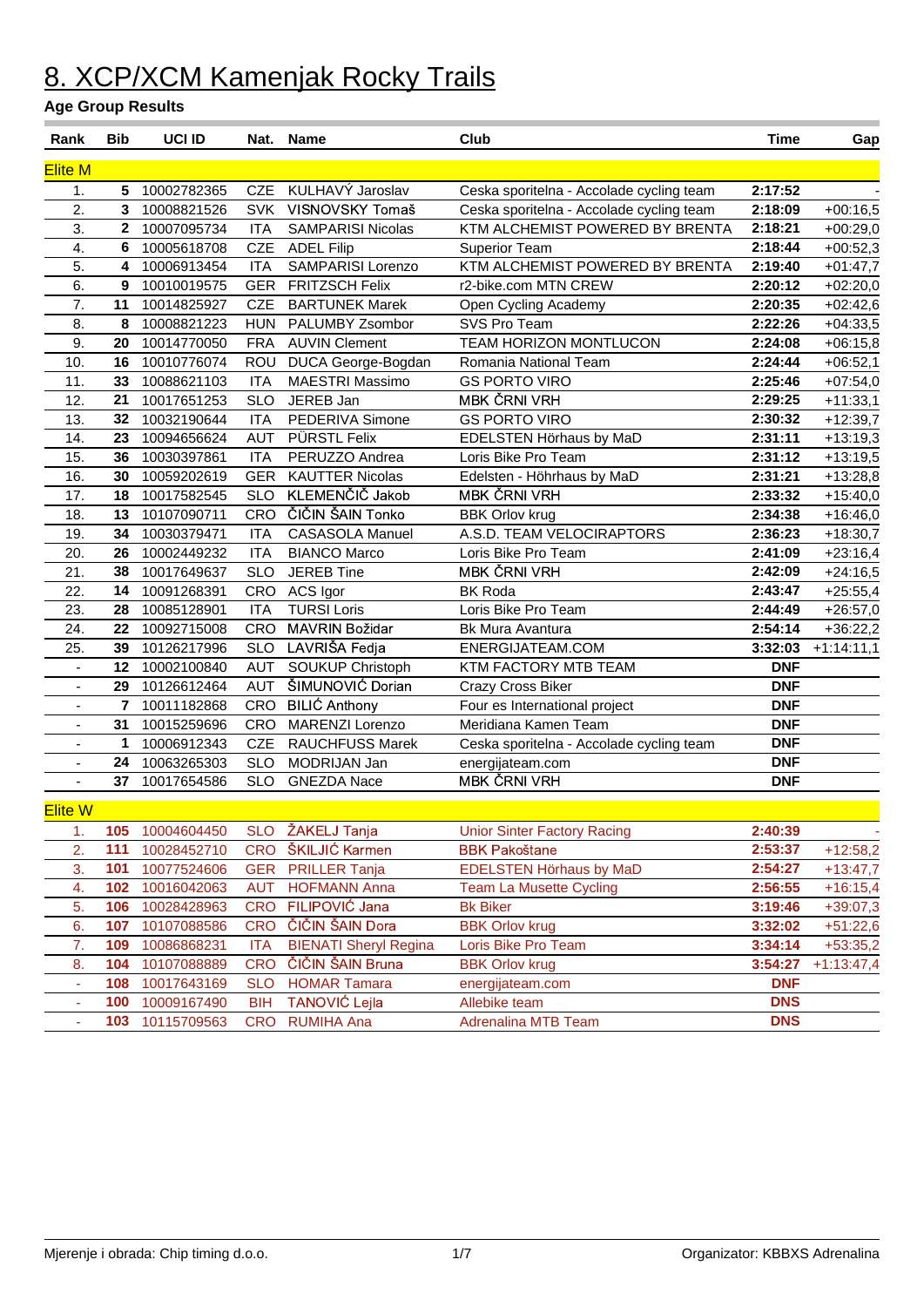| Rank            | <b>Bib</b> | <b>UCI ID</b> | Nat.       | <b>Name</b>             | Club                                | <b>Time</b> | Gap        |
|-----------------|------------|---------------|------------|-------------------------|-------------------------------------|-------------|------------|
| <b>Junior M</b> |            |               |            |                         |                                     |             |            |
| 1.              | 410        | 10028417849   | <b>CRO</b> | OKMAŽIĆ Ivan            | <b>BK Makarska</b>                  | 1:38:40     |            |
| 2.              | 414        | 10017649233   | <b>SLO</b> | PAHOR Žan               | ENERGIJATEAM.COM                    | 1:38:42     | $+00:02,6$ |
| 3.              | 412        | 10064832356   | <b>CRO</b> | SVILOKOS Jakov          | <b>BGK Tuškanac</b>                 | 1:41:29     | $+02:49,5$ |
| 4.              | 418        | 10127171125   | <b>SLO</b> | <b>BANOVEC Timotej</b>  | ENERGIJATEAM.COM                    | 1:41:39     | $+02:59,1$ |
| 5.              | 411        | 10028452306   | <b>CRO</b> | <b>TRSTENJAK Matija</b> | <b>BK MuraAvantura</b>              | 1:42:04     | $+03:24,0$ |
| 6.              | 413        | 10017582747   | <b>SLO</b> | <b>SMRDEL Miha</b>      | <b>MBK ČRNI VRH</b>                 | 1:43:06     | $+04:26,3$ |
| 7.              | 415        | 10030893167   | <b>ITA</b> | DELLA MEA Assi          | A.S.DILETTANTISTICA JAM'S BIKE TEAM | 1:51:23     | $+12:43,2$ |
| 8.              | 416        | 10108089003   | <b>CRO</b> | PERAN lan               | <b>KK Kranj</b>                     | 1:51:42     | $+13:02,3$ |
| 9.              | 419        | 10058276873   | <b>CRO</b> | MARČELJA Lovro          | <b>CRIKVENICA</b>                   | 1:53:08     | $+14:28,7$ |
| 10.             | 417        | 10112291527   | <b>CRO</b> | HADŽIĆ Nirmal Karl      | <b>Bk Rijeka</b>                    | 2:16:36     | $+37:56,2$ |
| Junior W        |            |               |            |                         |                                     |             |            |
| 1.              | 430        | 10017582949   | <b>SLO</b> | <b>MLAKAR Daša</b>      | <b>MBK ČRNI VRH</b>                 | 2:04:36     |            |
| 2.              | 431        | 10053334220   | <b>ITA</b> | <b>CANCIANI Lisa</b>    | <b>Giant SMP</b>                    | 2:09:24     | $+04:47,9$ |
| <b>Sport</b>    |            |               |            |                         |                                     |             |            |
| 1.              | 306        | 10009980371   | <b>CRO</b> | ŽGALIN Matej            | BK Dugo selo                        | 3:01:36     |            |
| 2.              | 302        |               | <b>CRO</b> | PENEZIĆ Zvonimir        | Kask Krapina                        | 3:01:41     | $+00:04,4$ |
| 3.              | 304        | 1 day         | <b>ITA</b> | DE SIMONE Devid         | <b>XC Team Trieste ASD</b>          | 3:09:10     | $+07:33,4$ |
| 4.              | 301        | 10111547960   | <b>CRO</b> | VRLAZIĆ Nikola          | BK CRO MTB                          | 3:16:21     | $+14:44,3$ |
| 5.              | 305        | 10059037012   | <b>CRO</b> | <b>BARUŠKIN Luka</b>    | <b>BK BIKER</b>                     | 3:32:06     | $+30:29,9$ |
| 6.              | 307        | 10058947688   | <b>SLO</b> | ŽELIMORSKI Luka         | ŠD 2Simpl                           | 3:32:55     | $+31:18,5$ |
| $\blacksquare$  | 303        | 10114817466   | <b>SLO</b> | <b>JAMŠEK Rok</b>       | <b>BK NOVIGRAD</b>                  | <b>DNF</b>  |            |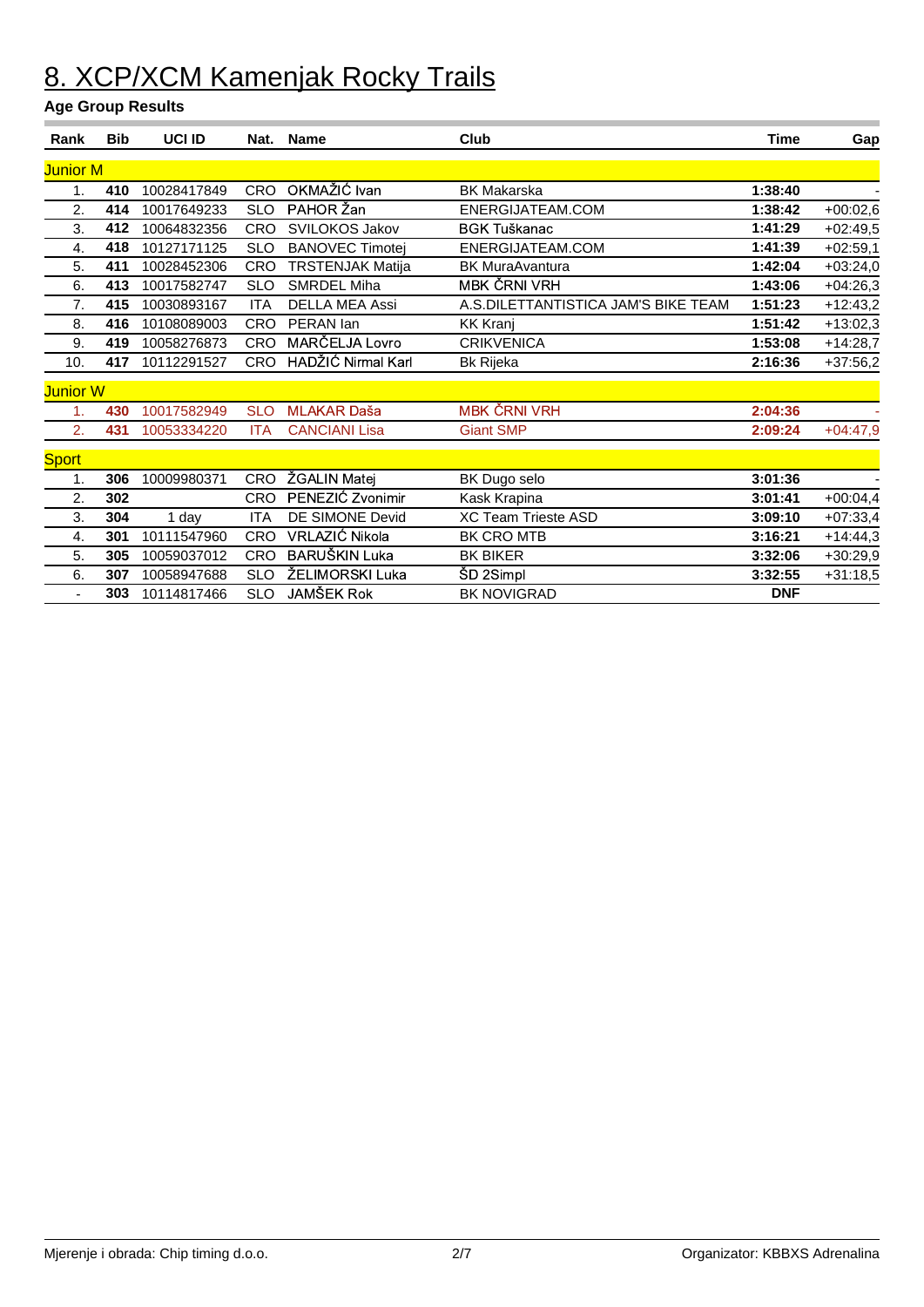| Rank            | <b>Bib</b> | UCI ID      | Nat.       | <b>Name</b>                | Club                      | <b>Time</b> | Gap          |
|-----------------|------------|-------------|------------|----------------------------|---------------------------|-------------|--------------|
| <b>Master 1</b> |            |             |            |                            |                           |             |              |
| 1.              | 156        | 10010579953 | <b>ITA</b> | CARGNELUTTI Diego          | ASD SPORTWAY CYCLING TEAM | 2:19:12     |              |
| 2.              | 164        | 10076981002 | <b>ITA</b> | POZZECCO Daniel            | A.S.D Flamme Rouge        | 2:23:53     | $+04:41,4$   |
| 3.              | 140        | 10028664793 | <b>ITA</b> | <b>VOGRIG Denis</b>        | Asd Valchiarò             | 2:30:22     | $+11:10,1$   |
| 4.              | 150        | 10092994587 | CRO        | <b>KREZIĆ Davor</b>        | <b>BK Kairos</b>          | 2:33:38     | $+14:26,4$   |
| 5.              | 159        | 10058277479 | CRO        | <b>GRUBIŠIĆ Luka</b>       | Adrenalina MTB Team       | 2:34:33     | $+15:21,2$   |
| 6.              | 158        | 10003509360 | <b>SLO</b> | <b>BUDIN Matjaž</b>        | <b>MBK ČRNI VRH</b>       | 2:35:03     | $+15:51,5$   |
| 7.              | 161        | 10030823348 | <b>ITA</b> | <b>CAMPAGNOLO Marcello</b> | ASD SPORTWAY CYCLING TEAM | 2:35:25     | $+16:12,7$   |
| 8.              | 136        | 10028420879 | CRO        | <b>ĐURĐEVIĆ Andrea</b>     | <b>BK Novigrad</b>        | 2:36:26     | $+17:14,4$   |
| 9.              | 149        | 10028903455 | <b>ITA</b> | <b>VOGRIG Flavio</b>       | Valchiaró                 | 2:39:51     | $+20:39,6$   |
| 10.             | 163        | 10006687223 | <b>CRO</b> | JOVANOVIĆ-VERBANAC         | Bk Žminj                  | 2:42:06     | $+22:54,3$   |
| 11.             | 142        | 10093041976 | CRO        | ŠOMOĐI Vanja               | <b>BBK Asi</b>            | 2:42:31     | $+23:18,9$   |
| 12.             | 166        | 10032622801 | <b>ITA</b> | <b>SANDRI Simone</b>       | <b>Team Eppinger</b>      | 2:44:33     | $+25:21,1$   |
| 13.             | 160        | 10073590951 | CRO        | ŽNIDARIĆ Marko             | Bk Mura Avantura          | 2:44:33     | $+25:21,3$   |
| 14.             | 133        | 10075109609 | CRO        | DOMINKOVIĆ Saša            | <b>BK Novigrad</b>        | 2:49:00     | $+29:48,6$   |
| 15.             | 131        | 10114858993 | CRO        | <b>GLUŠAC Marko</b>        | <b>CRIKVENICA</b>         | 2:51:35     | $+32:22,9$   |
| 16.             | 137        | 10058417323 | <b>ITA</b> | <b>FRANCESCHETTO</b>       | BIKE CLUB 2000            | 2:51:35     | $+32:23,1$   |
| 17.             | 151        | 7969014     | <b>ITA</b> | <b>MINCA Massimo</b>       | <b>MBC Trieste</b>        | 2:53:53     | $+34:41,6$   |
| 18.             | 141        | 10088136709 | <b>SLO</b> | ČERNIGOJ Matjaž            | Izvir Vipava              | 2:54:11     | $+34:59,0$   |
| 19.             | 138        | 10054926030 | <b>ITA</b> | ČEFUTA Tomaž               | Flamme Rouge              | 2:58:21     | $+39:08,8$   |
| 20.             | 148        | 10112321334 | <b>CRO</b> | DOBLANOVIĆ Marko           | <b>BK Žminj</b>           | 3:00:54     | $+41:42,5$   |
| 21.             | 154        | 10013039713 | <b>CRO</b> | FUČKAR Tomislav            | <b>BK Vid Ročić</b>       | 3:03:58     | $+44:45,9$   |
| 22.             | 153        | 10028446040 | <b>CRO</b> | ADŽIĆ Ivan                 | Biciklistički klub Našice | 3:04:02     | $+44:50,4$   |
| 23.             | 144        | 10033703844 | <b>ITA</b> | <b>LUISE Andrea</b>        | Bike club 2000            | 3:06:06     | $+46:54,6$   |
| 24.             | 165        | 1 day       | <b>SLO</b> | GRŠIČ Marko                |                           | 3:10:11     | +50:59,6     |
| 25.             | 132        | 7958765     | <b>ITA</b> | <b>MARTINIS Filippo</b>    | Grigioneri 2000           | 3:16:03     | $+56:51,4$   |
| 26.             | 134        | 10125804940 | <b>ITA</b> | <b>MANUNZA Manuel</b>      | XC team Trieste asd       | 3:36:44     | $+1:17:32,6$ |
| $\blacksquare$  | 143        | 10128402520 | CRO        | ZAKINJA Endi               | <b>BK Novigrad</b>        | <b>DNF</b>  |              |
| $\blacksquare$  | 145        | 7969241     | <b>ITA</b> | <b>CARLI Peter</b>         | <b>MBC TRIESTE</b>        | <b>DNF</b>  |              |
| $\blacksquare$  | 162        | 10005498567 | <b>ITA</b> | PRESELLO Stefano           | ASD SPORTWAY CYCLING TEAM | <b>DNF</b>  |              |
| $\overline{a}$  | 147        | 1 day       | <b>SLO</b> | <b>HUDNIK Blaž</b>         | <b>IND</b>                | <b>DNF</b>  |              |
| ÷,              | 155        | 10017589922 | <b>SLO</b> | SIKOŠEK Gregor             | TEAM GRANFONDO SLOvenija  | <b>DNF</b>  |              |
|                 | 157        | 10017595174 | <b>SLO</b> | PODGORNIK Tadej            | <b>MBK ČRNI VRH</b>       | <b>DNF</b>  |              |
|                 |            |             |            |                            |                           |             |              |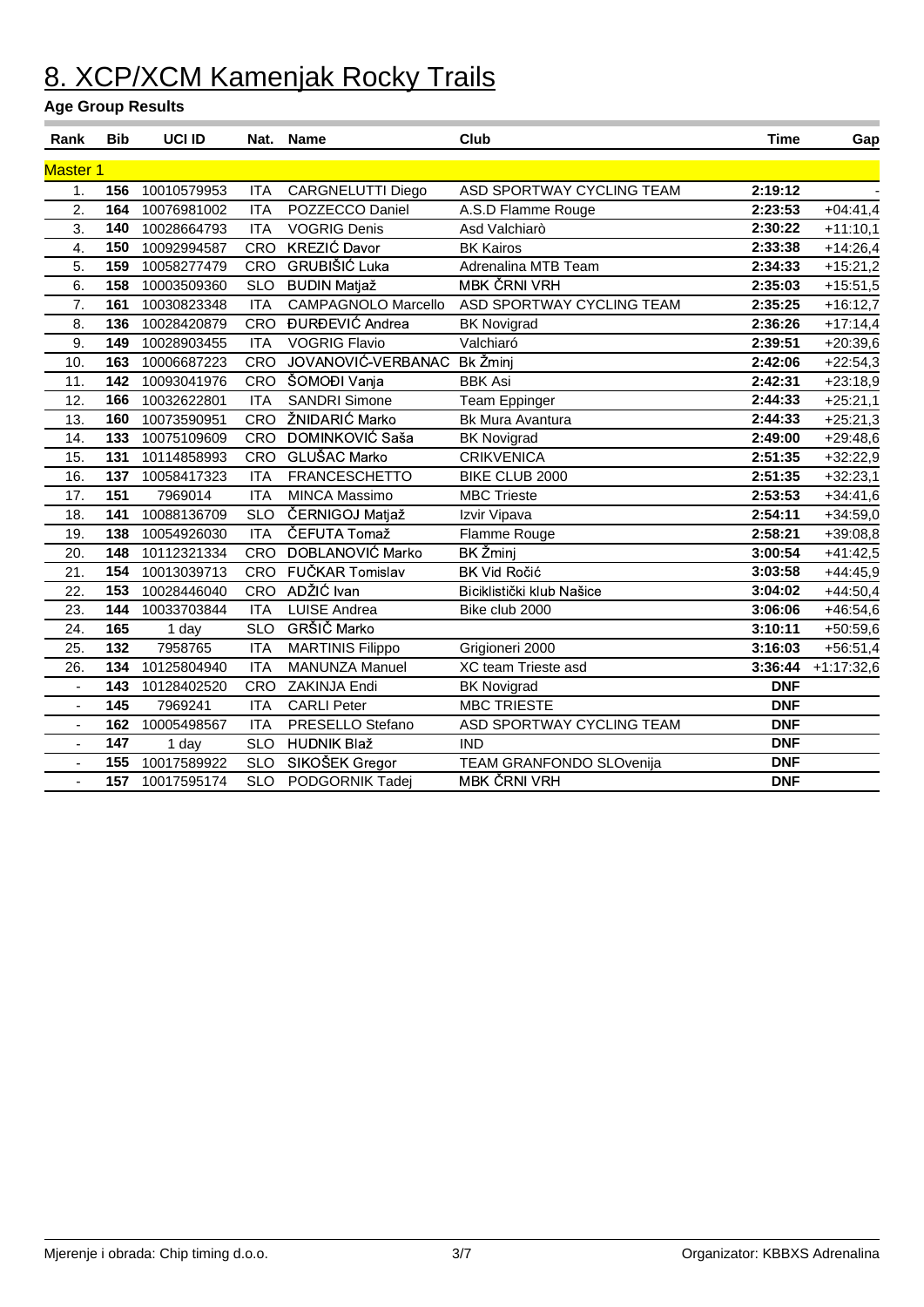| Rank            | <b>Bib</b> | <b>UCI ID</b>      | Nat.       | <b>Name</b>                | Club                                 | <b>Time</b> | Gap        |
|-----------------|------------|--------------------|------------|----------------------------|--------------------------------------|-------------|------------|
| <b>Master 2</b> |            |                    |            |                            |                                      |             |            |
| 1.              | 266        | 10028497368        | <b>ITA</b> | DAPRETTO Gianpiero         | ASD FEDERCLUBTRIESTE-TECNOEDILE      | 1:41:17     |            |
| 2.              | 237        | 10079022244        | <b>AUT</b> | <b>GLETTLER Markus</b>     | RTR ATUS Weiz                        | 1:41:19     | $+00:02,4$ |
| 3.              | 241        | 10003670321        | CRO        | FRŽOP Marko                | <b>TopSport</b>                      | 1:41:20     | $+00:02,9$ |
| 4.              | 264        | 10003947577        | <b>CRO</b> | MESARIĆ Ivica              | <b>BBK ORLOV KRUG</b>                | 1:41:58     | $+00:41,6$ |
| 5.              | 263        | 10003481270        | <b>SLO</b> | <b>BLAZNIK Robert</b>      | MBK Črni Vrh                         | 1:41:59     | $+00:42,4$ |
| 6.              | 212        | 10003492586        | <b>SLO</b> | <b>BOŠKIN Aleš</b>         | <b>MBK ČRNI VRH</b>                  | 1:43:06     | $+01:49,2$ |
| 7.              | 268        | 10004224029        | <b>SLO</b> | <b>TANCIK Mitja</b>        | ENERGIJATEAM.COM                     | 1:43:57     | $+02:39,8$ |
| 8.              | 262        | 10028506664        | <b>ITA</b> | <b>SCLIP Gianni</b>        | A.S.D.FEDERCLUB TRIESTE              | 1:45:19     | $+04:02,2$ |
| 9.              | 233        | 10015037812        | <b>ITA</b> | DEL PICCOLO Andrea         | ASD SPORTWAY CYCLING TEAM            | 1:46:36     | $+05:18,9$ |
| 10.             | 274        | 10081513629        | <b>SLO</b> | STRAŠEK Aleš               | Hormann Slovenija Bike team          | 1:46:44     | $+05:27,2$ |
| 11.             | 270        | 10033202171        | <b>ITA</b> | <b>FACCIOLI Michele</b>    | MTB PERTICA BASSA ASD                | 1:46:59     | $+05:42,1$ |
| 12.             | 275        | 10091322147        | <b>ITA</b> | <b>BOLZAN Alberto</b>      | ASD SPORTWAY CYCLING TEAM            | 1:47:33     | $+06:16,7$ |
| 13.             | 216        | 88173990           | <b>ITA</b> | <b>COCEANO Lorenzo</b>     | valchiarò                            | 1:47:55     | $+06:38,1$ |
| 14.             | 271        | 10002300395        | <b>CRO</b> | <b>JURAS Tonko</b>         | <b>BBK Orlov krug</b>                | 1:48:36     | $+07:19,5$ |
| 15.             | 214        | 10028436340        | <b>CRO</b> | BARIŠIĆ Antonio            | <b>BBK Orlov krug</b>                | 1:49:23     | $+08:06,1$ |
| 16.             | 267        | 10028419263        | CRO        | PEJDO Marin                | <b>Bbk Orlov krug</b>                | 1:49:43     | $+08:26,3$ |
| 17.             | 254        | 10032185489        | <b>ITA</b> | <b>ZUDINI Furio</b>        | a.s.d. federclubtrieste - tecnoedile | 1:50:47     | $+09:29,8$ |
| 18.             | 257        | 10058965371        | CRO        | MILAKOVIĆ Domagoj          | <b>BBK T-REX</b>                     | 1:52:39     | $+11:21,9$ |
| 19.             | 230        | A110186            | <b>ITA</b> | <b>BRUNI Mauro</b>         | Xc Team Trieste asd                  | 1:52:53     | $+11:36,0$ |
| 20.             | 239        | 10028432300        | CRO        | LJEVAR Marko               | <b>BK Našice</b>                     | 1:52:53     | $+11:36,0$ |
| 21.             | 235        | 10017642563        | <b>SLO</b> | PEVEC Evgen                | ENERGIJATEAM.COM                     | 1:53:26     | $+12:09,0$ |
| 22.             | 238        | 10099461861        | CRO        | ŠOBOT Filip                | Adrenalina                           | 1:53:37     | $+12:20,3$ |
| 23.             | 280        | 10010896316        | CRO        | DEKOVIĆ Marin              | <b>BK Campetto</b>                   | 1:53:58     | $+12:40,8$ |
| 24.             | 226        | 10090782987        | <b>ITA</b> | <b>FORMELLI Michele</b>    | ASD SPORTWAY CYCLING TEAM            | 1:53:58     | $+12:41,4$ |
| 25.             | 200        | 10119019687        | <b>CRO</b> | PERAN Jadran               | bk mag                               | 1:54:03     | $+12:46,1$ |
| 26.             | 260        | 10032120219        | <b>ITA</b> | SBUELZ Tiziano             | ASD SPORTWAY CYCLING TEAM            | 1:54:58     | $+13:41,4$ |
| 27.             | 258        | 7976715            | <b>ITA</b> | PELLARINI Matteo           | ASD Capodivento MTB Artegna          | 1:55:21     | $+14:04,2$ |
| 28.             | 215        | ACSI7968852        | <b>ITA</b> | <b>IURISSEVICH Daniele</b> | <b>MBC Trieste</b>                   | 1:55:29     | $+14:11,8$ |
| 29.             | 236        | 10056062142        | <b>SLO</b> | PETRIČ Dejan               | <b>MBK ČRNI VRH</b>                  | 1:55:48     | $+14:31,6$ |
| 30.             | 250        | 1 day              | <b>CRO</b> | RADOVČIĆ Nikola            | <b>Bike Centar Krk</b>               | 1:56:01     | $+14:44,1$ |
| 31.             | 272        | 10058636985        | <b>CRO</b> | MILOŠEVIĆ Manuel           | <b>BK Novigrad</b>                   | 1:56:05     | $+14:48,0$ |
| 32.             | 205        | 10030887814        | <b>ITA</b> | <b>CHERIN Paolo</b>        | A.S.D.                               | 1:56:54     | $+15:37,6$ |
| 33.             | 249        | 10111896756        | CRO        | MIHOČINEC Ivan             | <b>KASK Krapina</b>                  | 1:57:07     | $+15:50,2$ |
| 34.             | 202        | 7969234            | ITA        | <b>BOLDRINI Piero</b>      | <b>MBC Trieste</b>                   | 1:57:07     | $+15:50,2$ |
| 35.             |            | 278 ACSI 8119560   | <b>ITA</b> | <b>LINASSI Andrea</b>      | ASD Capodivento MTB Artegna          | 1:57:34     | $+16:17,1$ |
| 36.             | 217        | 10076658979        | <b>ITA</b> | PERESSIN Fulvio            | A.S.D.FEDERCLUBTRIESTE-TECNOEDILE    | 1:57:40     | $+16:23,3$ |
| 37.             | 277        | 10017614170        | <b>SLO</b> | <b>DEJAK Janez</b>         | MTB TC KOČEVJE                       | 1:58:58     | $+17:41,4$ |
| 38.             | 211        | 7970200            | <b>ITA</b> | DELLA MARNA Licio          | <b>MBC Trieste</b>                   | 1:59:00     | $+17:43,4$ |
| 39.             | 243        | 10120352328        | CRO        | HIRŠ Teodor                | <b>BBK Asi</b>                       | 2:00:21     | $+19:04,2$ |
| 40.             | 279        | A027114            | <b>ITA</b> | PRANZO Marko Teodoro       | Asd federclub Trieste tecnoedile     | 2:00:38     | $+19:20,8$ |
| 41.             | 273        | 10092742791        | CRO        | JURIČEVIĆ Nikola           | <b>BK Posedarje</b>                  | 2:01:01     | $+19:44,6$ |
| 42.             | 222        | 10028447858        | <b>CRO</b> | BALENOVIĆ Goran            | <b>CRIKVENICA</b>                    | 2:02:07     | $+20:49,8$ |
| 43.             | 240        | 1 day              | CRO        | CIPRIŠ Nenad               | <b>Bbk Krpelj</b>                    | 2:02:18     | $+21:00,9$ |
| 44.             | 248        | 10023622110        | <b>HUN</b> | KOVÁCS Péter               | Orbea Forza Racing Team              | 2:03:53     | $+22:36,2$ |
| 45.             | 229        | 10058285159        | CRO        | MATIĆ Mile                 | <b>BK Fortica</b>                    | 2:08:59     | $+27:42,1$ |
| 46.             | 245        | 10057325667        | <b>ITA</b> | PEROSA Marco               | <b>XC TEAM TRIESTE</b>               | 2:09:27     | $+28:10,0$ |
| 47.             | 204        | 10004498154        | <b>CRO</b> | MARČELJA Marko             | <b>CRIKVENICA</b>                    | 2:09:34     | $+28:17,4$ |
| 48.             | 234        | <b>UCI A111297</b> | <b>ITA</b> | <b>COSENZA Gennaro</b>     | A.S.D. FEDERCLUB TRIESTE-            | 2:12:34     | +31:17,6   |
| 49.             | 201        | 10077072342        | <b>ITA</b> | <b>STEIN Daniele</b>       | <b>XC TEAM TRIESTE - ASD</b>         | 2:12:39     | $+31:22,0$ |
| 50.             | 232        | 10031192049        | <b>ITA</b> | COSTANZO Fabio             | XC Team Trieste - ASD                | 2:14:46     | $+33:29,3$ |
| 51.             | 246        | 10104525463        | <b>CRO</b> | <b>BERNOBIĆ Dalibor</b>    | Bk Žminj                             | 2:15:26     | $+34:08,9$ |
| 52.             | 221        | 10104521726        | CRO        | <b>KUHAR Bojan</b>         | BK Žminj                             | 2:15:26     | $+34:08,9$ |
| 53.             | 203        | 1 day              | <b>SLO</b> | <b>KERŽAN Peter</b>        | ind<br><b>MBC Trieste</b>            | 2:16:50     | $+35:32,8$ |
| 54.             | 206        | 7969094            | <b>ITA</b> | PITTAO Fulvio              |                                      | 2:19:06     | $+37:49,8$ |
| 55.             | 227        | 10091164725        | <b>SLO</b> | <b>VIDMAR Gabrijel</b>     | FederclubTrieste Tecnoedile          | 2:24:59     | +43:42,5   |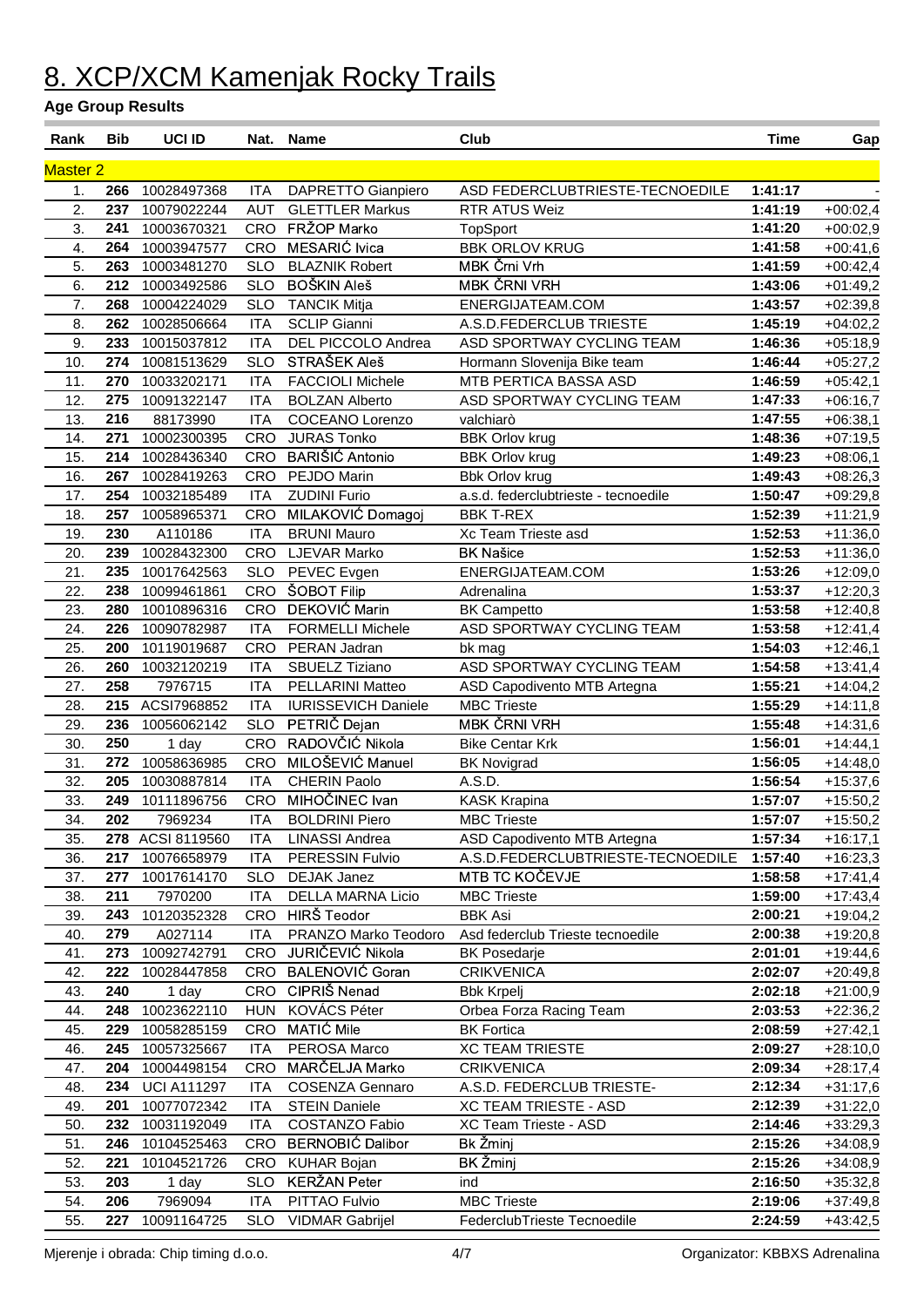| Rank                     | <b>Bib</b> | <b>UCI ID</b>   | Nat.       | <b>Name</b>                   | Club                                    | <b>Time</b> | Gap          |
|--------------------------|------------|-----------------|------------|-------------------------------|-----------------------------------------|-------------|--------------|
| 56.                      | 207        | 10029907306     | <b>ITA</b> | PUNTAFERRO Christian          | <b>XC TEAM TRIESTE - ASD</b>            | 2:25:16     | $+43:58,8$   |
| 57.                      | 224        | A099914         | <b>ITA</b> | <b>TORELLI Federico</b>       | Xc team asd trieste                     | 2:32:08     | $+50:50,9$   |
| 58.                      | 220        | 1 day           | <b>SLO</b> | <b>HOMAR Boštjan</b>          | <b>IND</b>                              | 2:36:44     | $+55:27,6$   |
| 59.                      | 252        | 10028442303     | CRO        | <b>SABADIN Viktor</b>         | <b>BK Novigrad</b>                      | 3:09:10     | $+1:27:53,4$ |
| $\blacksquare$           | 210        | 1 day           | <b>CRO</b> | <b>RADAS Ante</b>             | <b>BK Đuro Nema Nemrem</b>              | <b>DNF</b>  |              |
| $\blacksquare$           | 247        | 10080411465     | <b>CRO</b> | ATANASIĆ Andrej               | <b>BK Novigrad</b>                      | <b>DNF</b>  |              |
| ÷,                       | 269        | 10114817062     | <b>CRO</b> | JURIĆ Marijo                  | BBK Šišmiš Samobor                      | <b>DNF</b>  |              |
| $\overline{\phantom{a}}$ | 208        | 893260a         | <b>ITA</b> | <b>NAIMI Alessandro</b>       | asd federclub                           | <b>DNF</b>  |              |
| $\blacksquare$           | 218        | A259641         | <b>ITA</b> | <b>DAGRI Alessandro</b>       | A.S.D FEDERCLUBTRIESTE                  | <b>DNF</b>  |              |
| <b>Master 3</b>          |            |                 |            |                               |                                         |             |              |
| 1.                       | 379        | 10014497238     | <b>ITA</b> | <b>TOMAT Loris</b>            | <b>ASD VALCHIARO'</b>                   | 1:42:40     |              |
| 2.                       | 388        | 10017567791     | <b>SLO</b> | <b>VESEL Peter</b>            | ProAdventure                            | 1:46:14     | $+03:33,3$   |
| 3.                       | 391        | 10086874796     | <b>ITA</b> | <b>TURSI Mauro</b>            | Loris Bike Pro Team                     | 1:48:54     | $+06:14,1$   |
| $\overline{4}$ .         | 381        | 10015720650     | <b>CRO</b> | <b>BASTA Boris</b>            | <b>BBK T-REX</b>                        | 1:49:35     | $+06:54,3$   |
| 5.                       | 394        | 989753C         | <b>ITA</b> | CATTARUZZI Paolo              | <b>ASD Federclub Tecnoedile Trieste</b> | 1:50:47     | $+08:06,3$   |
| 6.                       | 397        | 10017555566     | <b>SLO</b> | <b>ISKRA Tomi</b>             | <b>KD Brda</b>                          | 1:51:22     | $+08:41,6$   |
| 7.                       | 400        | 10028451292     | <b>CRO</b> | RADULOVIĆ Siniša              | <b>BK Orlov Krug</b>                    | 1:52:50     | $+10:09,3$   |
| 8.                       | 387        | 10017586686     | <b>SLO</b> | <b>PREMRN Lucian</b>          | <b>IZVIR VIPAVA</b>                     | 1:53:05     | $+10:24,5$   |
| 9.                       | 399        | 10028453215     | <b>CRO</b> | <b>GLAVIĆ Relvis</b>          | <b>BK Novigrad</b>                      | 1:54:08     | $+11:28,2$   |
| 10.                      | 398        | 10090593435     | <b>ITA</b> | <b>GENTILINI Massimiliano</b> | ASD SPORTWAY CYCLING TEAM               | 1:54:59     | $+12:18,8$   |
| 11.                      | 386        | 10030629752     | <b>ITA</b> | <b>CASASOLA Michele</b>       | A.S.D. LIBERTAS CERESETTO               | 1:56:29     | $+13:49,0$   |
| 12.                      | 395        | 10028432805     | <b>CRO</b> | FRŽOP Joško                   | <b>BBK Orlov krug</b>                   | 1:56:46     | $+14:05,6$   |
| 13.                      | 383        | 10076669083     | <b>ITA</b> | <b>TECOVICH Alessandro</b>    | FEDERCLUB TRIESTE TECNOEDILE            | 1:57:00     | $+14:19,9$   |
| 14.                      | 382        | 10029049359     | ITA        | RADOVINI Renato               | <b>XcTeam Trieste ASD</b>               | 2:01:03     | $+18:22,9$   |
| 15.                      | 375        | 7971005         | <b>ITA</b> | <b>FABRO Mauro</b>            | <b>MBC Trieste</b>                      | 2:02:42     | $+20:02,1$   |
| 16.                      | 392        | 10080225852     | <b>CRO</b> | PERIĆ Zoran                   | <b>BK Kairos Trogir</b>                 | 2:03:41     | $+21:00,9$   |
| 17.                      | 370        | 10058280109     | <b>CRO</b> | RADMANOVIĆ Dario              | Mtb Istra Pazin                         | 2:04:35     | $+21:54,5$   |
| 18.                      | 372        | 10028501917     | <b>ITA</b> | <b>CORDA Bruno</b>            | X TEAM PIERO BICYA                      | 2:05:51     | $+23:10,7$   |
| 19.                      | 389        | 10028430882     | CRO        | <b>BUKOVAC Denis</b>          | <b>BK Novigrad</b>                      | 2:06:23     | $+23:42,8$   |
| 20.                      | 373        | 1 day           | <b>AUT</b> | MÜHLBACHER Andreas            | Mountain Sport Union Klagenfurt         | 2:09:59     | $+27:18,4$   |
| 21.                      | 384        | ACSI 8114774    | <b>ITA</b> | <b>BEVILACQUA Marco</b>       | <b>MBC Trieste</b>                      | 2:10:17     | $+27:36,7$   |
| 22.                      | 378        | 7969011         | <b>ITA</b> | <b>BARTOLICH Alessandro</b>   | <b>MBC Trieste</b>                      | 2:14:59     | $+32:18,4$   |
| 23.                      | 377        | 10028610977     | CRO        | ZIDARIĆ Goran                 | <b>BK Buzet</b>                         | 2:16:32     | $+33:51,4$   |
| 24.                      | 380        | 7973330         | <b>ITA</b> | <b>PERIN Cristiano</b>        | <b>MBC TRIESTE</b>                      | 2:19:01     | $+36:20,6$   |
| 25.                      |            | 396 10107091115 |            | CRO ČIČIN ŠAIN Marijo         | <b>BBK Orlov krug</b>                   | 2:20:49     | $+38:08,7$   |
| 26.                      | 390        | 10030952377     | ITA.       | <b>BARILANI Gianluca</b>      | TEAM TODESCO ASD                        | 2:21:54     | $+39:13,9$   |
| 27.                      | 385        | 10114678131     | ITA.       | DE GIUSTI Roberto             | X TEAM PIERO BICYA                      | 2:22:26     | $+39:45,4$   |
| 28.                      | 376        | 10058630824     |            | CRO FABAC Patrik              | <b>BK NOVIGRAD</b>                      | 3:04:31     | $+1:21:50,5$ |
| <b>Master 4</b>          |            |                 |            |                               |                                         |             |              |
| 1.                       | 440        | 7969015         | <b>ITA</b> | <b>FERFOGLIA Mario</b>        | <b>MBC Trieste</b>                      | 2:01:14     |              |
| 2.                       | 459        | 10016197566     | <b>SLO</b> | <b>BOBEN Aleš</b>             | MTB Trbovlje                            | 2:06:08     | $+04:53,5$   |
| 3.                       | 448        | 7971385         | <b>ITA</b> | MARASSI Giovanni              | Bike & Run Gorizia                      | 2:07:55     | $+06:40,8$   |
| 4.                       | 449        | 944485K         | <b>ITA</b> | SAVIANO Giacomo               | A.S.D. FEDERCLUB TRIESTE-               | 2:10:17     | $+09:02,8$   |
| 5.                       | 442        | 10051884169     | <b>ITA</b> | SOMMAVILLA Fabio              | Xc team Trieste -asd                    | 2:15:26     | $+14:12,2$   |
| 6.                       | 443        | 7969240         | <b>ITA</b> | <b>TURITTO Livio</b>          | <b>MBC TRIESTE</b>                      | 2:17:35     | $+16:20,9$   |
| 7.                       | 441        | 1 day           | <b>ITA</b> | ROSINI Giuliano               | ASD FLAMME ROUGE                        | 2:29:54     | $+28:39,6$   |
| 8.                       | 445        | 10088810049     | <b>ITA</b> | <b>COSTANZO Maurizio</b>      | <b>XC TEAM TRIESTE - ASD</b>            | 3:00:23     | $+59:08,5$   |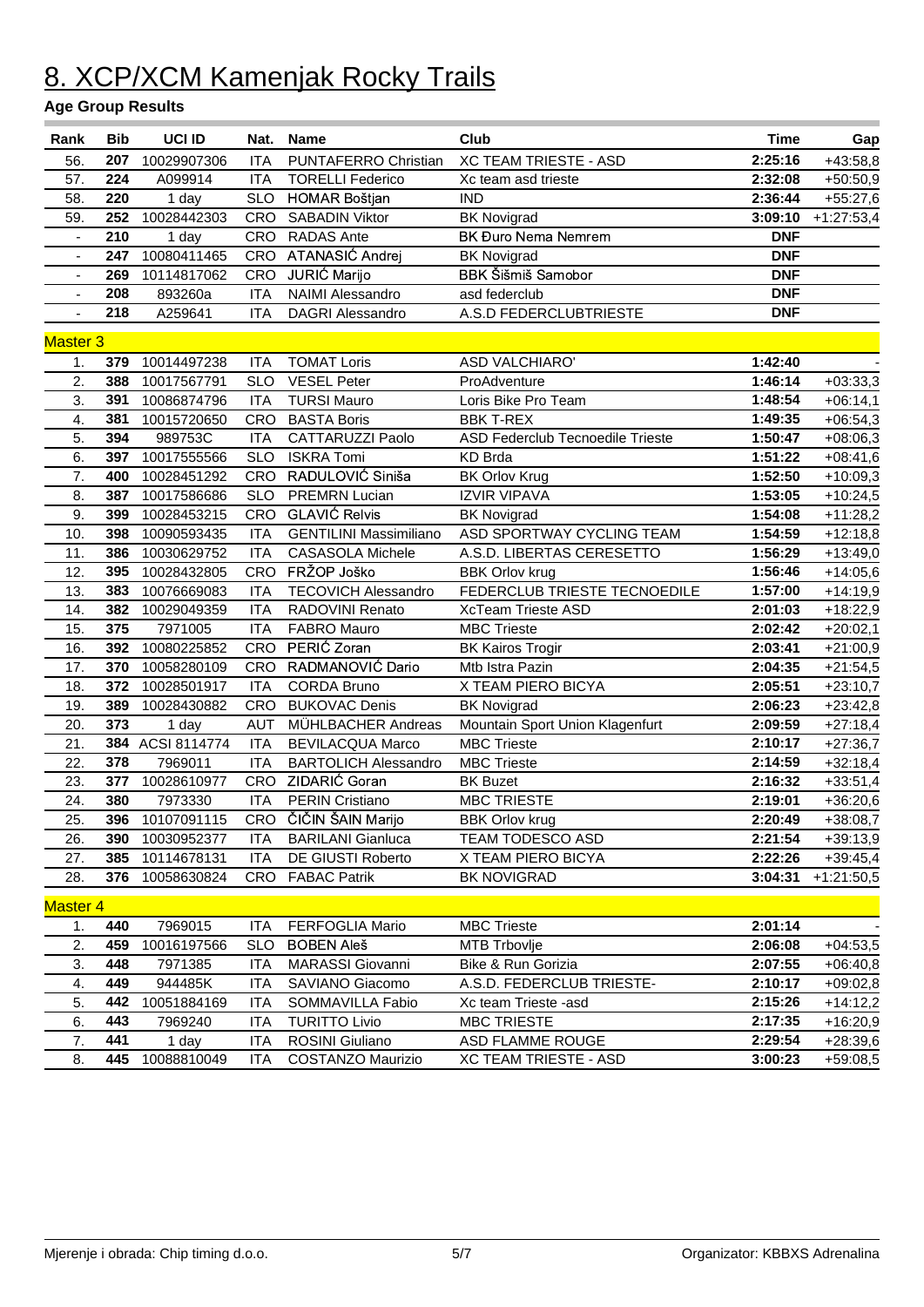| Rank             | <b>Bib</b> | <b>UCI ID</b> | Nat.       | <b>Name</b>                | Club                               | <b>Time</b> | Gap          |
|------------------|------------|---------------|------------|----------------------------|------------------------------------|-------------|--------------|
| <b>Master W</b>  |            |               |            |                            |                                    |             |              |
| $\mathbf{1}$ .   | 458        | 10091334271   | <b>ITA</b> | <b>FEDELE Nicole</b>       | <b>ASD SPORTWAY CYCLING TEAM</b>   | 1:56:39     |              |
| $\overline{2}$ . | 457        | 10033201868   | <b>ITA</b> | CÈ Simona                  | <b>MTB PERTICA BASSA ASD</b>       | 2:00:00     | $+03:21,2$   |
| 3.               | 453        | 1 day         | <b>ITA</b> | <b>KOCJANCIC Lara</b>      | <b>MBC Trieste</b>                 | 2:02:12     | $+05:32,8$   |
| 4.               | 454        | 7955528       | <b>ITA</b> | <b>BOSCHETTI Lucia</b>     | A.S.D. CAPODIVENTO MTB ARTEGNA     | 2:20:35     | $+23:55,6$   |
| 5.               | 451        | 7932682       | <b>ITA</b> | <b>BIASIZZO Barbara</b>    | A.S.D. MTB CAPODIVENTO ARTEGNA     | 2:23:03     | $+26:23,8$   |
| 6.               | 456        | 7932683       | <b>ITA</b> | <b>FOSCHIA Debora</b>      | <b>ASD Capodivento MTB Artegna</b> | 2:23:54     | $+27:14,6$   |
| 7.               | 450        | 7976299       | <b>ITA</b> | <b>COLLOVIGH Sabrina</b>   | A.S.D. CAPODIVENTO MTB ARTEGNA     | 2:29:52     | $+33:12,9$   |
| 8.               | 452        | 10092296793   | <b>CRO</b> | MARUŠIĆ Romina             | <b>BK Novigrad</b>                 | 2:52:15     | $+55:36,3$   |
| Hobby 2 M        |            |               |            |                            |                                    |             |              |
| 1.               | 616        | 1 day         | CRO        | <b>GNIP Vladimir</b>       | <b>IND</b>                         | 1:51:42     |              |
| $\overline{2}$ . | 634        | 1 day         | CRO        | <b>PALINIC Stipe</b>       | <b>Bbk Orlov krug</b>              | 1:54:20     | $+02:37,8$   |
| 3.               | 624        | 1 day         | <b>SLO</b> | <b>KRAJNC Miha</b>         | <b>IND</b>                         | 1:54:37     | $+02:55,0$   |
| 4.               | 623        | 1 day         | CRO        | <b>BAJREKTAREVIĆ Damir</b> | Ind                                | 1:56:12     | $+04:29,8$   |
| 5.               | 613        | 1 day         | CRO        | ŠKILJIĆ Jure               | <b>BBK Pakoštane</b>               | 1:58:41     | $+06:58,5$   |
| 6.               | 631        | 1 day         | CRO        | IVANČIĆ Giani              | <b>KBBXS Adrenalina</b>            | 1:58:43     | $+07:01,1$   |
| 7.               | 614        | 1 day         | CRO        | BABIĆ Đulijano             | <b>IND</b>                         | 1:59:15     | $+07:33,3$   |
| 8.               | 619        | 1 day         | CRO        | <b>SECCARECCIA Boris</b>   | Ind                                | 1:59:40     | $+07:58,0$   |
| 9.               | 629        | 1 day         | CRO        | ŽUŽIĆ Diego                | <b>BK POREČ</b>                    | 2:00:37     | $+08:54,8$   |
| 10.              | 622        | 10127651576   | <b>SLO</b> | <b>REMEC Davor</b>         | KD Obala                           | 2:02:39     | $+10:56,7$   |
| 11.              | 612        | 1 day         | CRO        | ŠESTAN Danijel             | <b>IND</b>                         | 2:05:08     | $+13:25,7$   |
| 12.              | 610        | 1 day         | CRO        | <b>ZEC Milko</b>           | Bbk groznjan                       | 2:05:38     | $+13:56,3$   |
| 13.              | 620        | 1 day         | CRO        | KRIZMANIĆ Mirjan           | <b>IND</b>                         | 2:05:53     | $+14:11,4$   |
| 14.              | 604        | 1 day         | CRO        | <b>CRLJENICA Manuel</b>    | <b>IND</b>                         | 2:05:55     | $+14:13,3$   |
| 15.              | 603        | 1 day         | CRO        | PERUŠKO Serđo              | <b>BK AXA</b>                      | 2:06:23     | $+14:41,2$   |
| 16.              | 627        | 1 day         | CRO        | VOŠĆON Robert              | <b>IND</b>                         | 2:11:17     | $+19:34,9$   |
| 17.              | 633        | 1 day         | CRO        | <b>MACAN Ronald</b>        | <b>BK AXA</b>                      | 2:13:36     | $+21:54,0$   |
| 18.              | 600        | 1 day         | <b>ITA</b> | <b>SCARPA Giulio</b>       | Ind                                | 2:14:41     | $+22:58,5$   |
| 19.              | 608        | 10091782895   | CRO        | <b>BILIĆ Krešimir</b>      | <b>BK Fortica</b>                  | 2:14:41     | $+22:59,3$   |
| 20.              | 601        | $1$ day       | <b>ITA</b> | <b>SMILOVICH Michele</b>   | <b>MBC TRIESTE</b>                 | 2:23:04     | $+31:21,8$   |
| 21.              | 609        | 1 day         | CRO        | KIŠ Albert                 | BICIKLISTIČKI KLUB POREČ           | 2:26:35     | $+34:53,3$   |
| 22.              | 615        | 1 day         | CRO        | <b>GOLJA Davor</b>         | BK ALBONA 1921                     | 2:33:06     | $+41:23,5$   |
| 23.              | 617        | 1 day         | <b>GER</b> | MLINARIĆ Saša              | <b>BK Novigrad</b>                 | 2:37:36     | $+45:53,8$   |
| 24.              | 625        | 1 day         | <b>CRO</b> | LEGOVIĆ Franko             | <b>IND</b>                         | 2:44:56     | $+53:14,1$   |
| 25.              | 602        | 1 day         | ITA        | <b>BARINI Davide</b>       | <b>MBC TRIESTE</b>                 | 2:47:39     | $+55:57,4$   |
| 26.              | 611        | 1 day         | CRO        | <b>BILJAN Danijel</b>      | <b>Bike Centar Krk</b>             | 2:49:54     | $+58:11,7$   |
| 27.              | 607        | 10113564045   | CRO        | <b>BARANOVIĆ Stipe</b>     | <b>BK Fortica</b>                  | 2:56:14     | $+1:04:31,6$ |
|                  | 626        | 10091785121   | CRO        | <b>ILJADICA Frane</b>      | <b>BK Fortica</b>                  | <b>DNF</b>  |              |
|                  | 632        | 1 day         | CRO        | <b>KAJFEŠ Boris</b>        | <b>BK Campetto</b>                 | <b>DNF</b>  |              |
| Hobby 2 W        |            |               |            |                            |                                    |             |              |
| 1.               | 640        | 1 day         | <b>ITA</b> | <b>FERESIN Elisabetta</b>  | A.S.D. Flamme Rouge                | 2:23:03     |              |